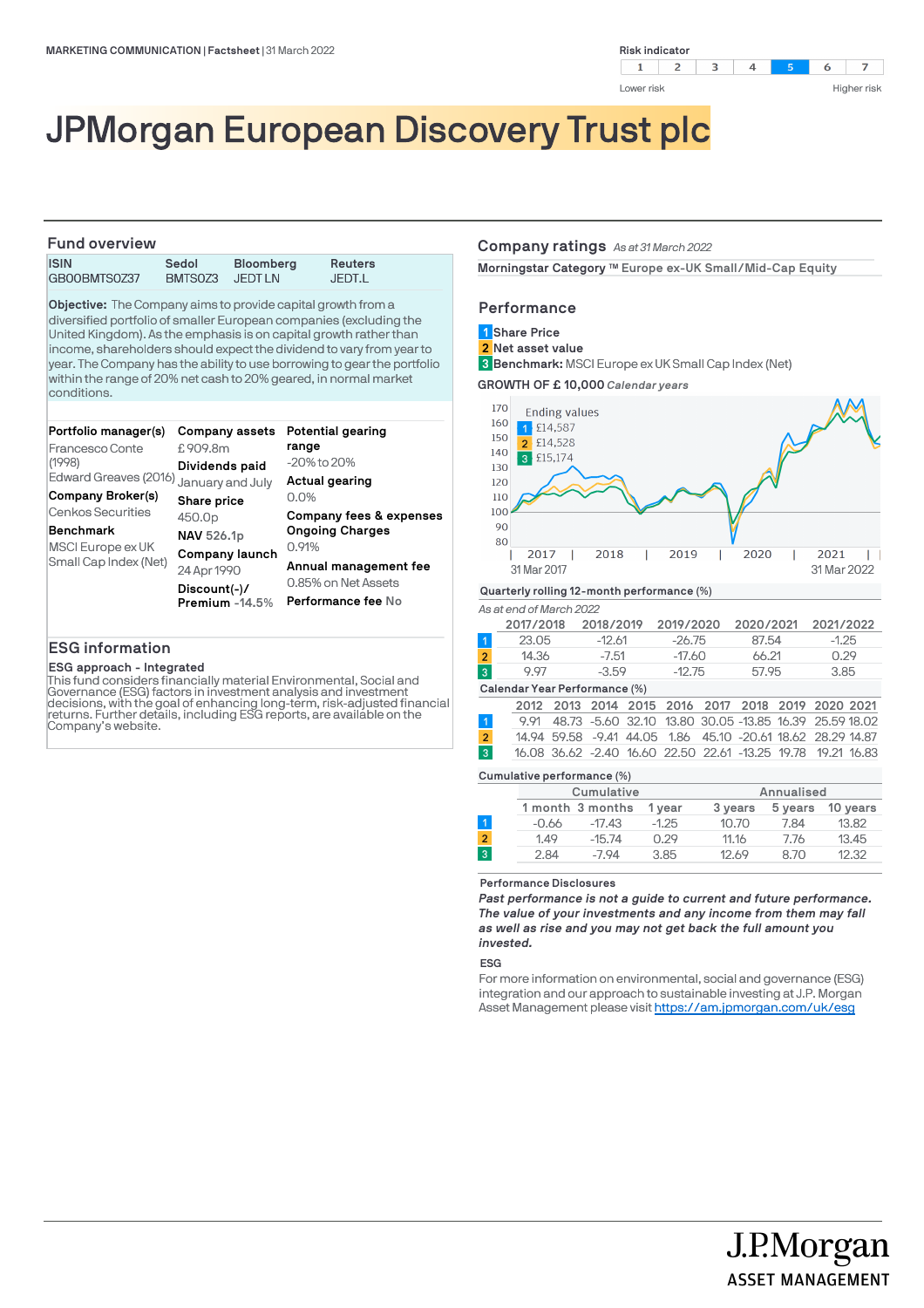| YIELD AND DIVIDEND HISTORY                                                                                        |              |      |      |      |      |  |
|-------------------------------------------------------------------------------------------------------------------|--------------|------|------|------|------|--|
| Prospective dividend yield: 1.5%<br>Total dividend for last financial year: 6.70p<br>Financial year end: 31 March |              |      |      |      |      |  |
|                                                                                                                   | 2017<br>2018 |      |      | 2020 | 2021 |  |
| Total dividend per share (p)                                                                                      | 4.70         | 6.70 | 6.70 | 6.70 | 6.70 |  |

## **Holdings**

| Top 10               | Sector                        | % of assets |
|----------------------|-------------------------------|-------------|
| Alten                | Technology                    | 3.7         |
| Helvetia             | Financials                    | 3.2         |
| Ipsos                | <b>Consumer Discretionary</b> | 2.9         |
| Nexans               | Industrials                   | 2.9         |
| <b>ASR Nederland</b> | Financials                    | 2.8         |
| Sanlorenzo           | <b>Consumer Discretionary</b> | 2.8         |
| SPIE                 | Industrials                   | 2.8         |
| Unipol Gruppo        | Financials                    | 2.6         |
| Bravida              | Industrials                   | 2.6         |
| <b>Baloise</b>       | Financials                    | 2.3         |

## **Market cap (%) (USD)**



| Regions (%)             |      | <b>Compared to benchmark</b> |
|-------------------------|------|------------------------------|
| France                  | 17.7 | $+8.3$                       |
| Italy                   | 15.2 | $+7.5$                       |
| Switzerland             | 13.6 | $+0.1$                       |
| Sweden                  | 13.1 | $-4.9$                       |
| Netherlands             | 11.5 | $+5.1$                       |
| Belgium                 | 8.3  | $+3.6$                       |
| Germany                 | 5.7  | $-8.4$                       |
| Denmark                 | 2.2  | $-2.4$                       |
| Finland                 | 1.7  | $-2.5$                       |
| Spain                   | 1.1  | $-4.3$                       |
| Others                  | 1.6  | $-10.4$                      |
| Cash                    | 8.3  | $+8.3$                       |
| Sectors (%)             |      | Compared to benchmark        |
| Industrials             | 42.5 | $+14.9$                      |
| Consumer Discretionary  | 12.8 | $+1.0$                       |
| Technology              | 12.0 | $+2.7$                       |
| Financials              | 10.9 | $-3.4$                       |
| Utilities               | 4.3  | $+1.1$                       |
| <b>Real Estate</b>      | 3.8  | $-6.6$                       |
| <b>Health Care</b>      | 3.6  | $-3.5$                       |
| <b>Basic Materials</b>  | 0.9  | $-5.1$                       |
| <b>Consumer Staples</b> | 0.9  | $-4.7$                       |
| Energy                  | 0.0  | $-2.6$                       |
| Telecommunications      | 0.0  | $-2.1$                       |
| Cash                    | 8.3  | $+8.3$                       |